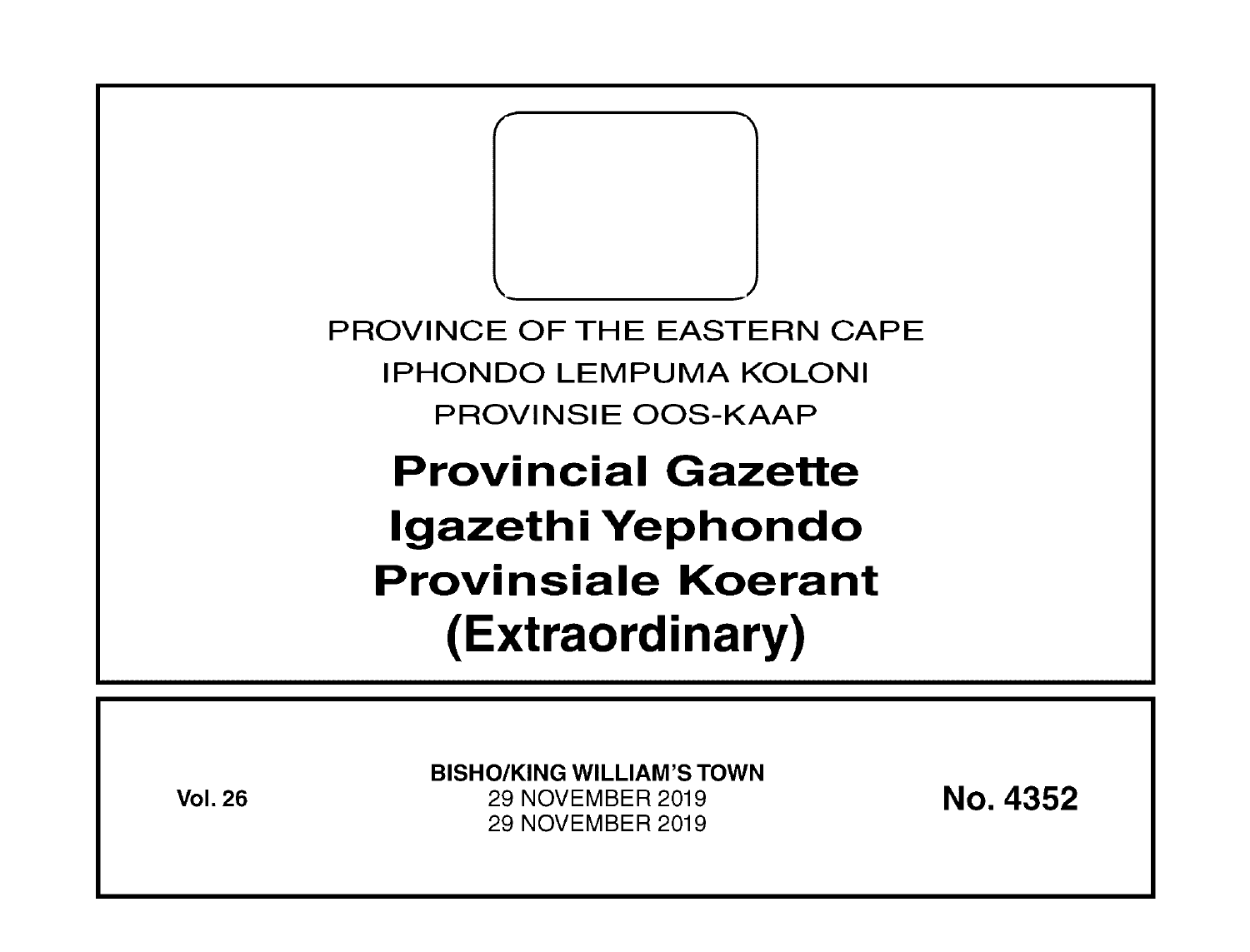$\bar{\mathbf{z}}$ 

 $\overline{\phantom{a}}$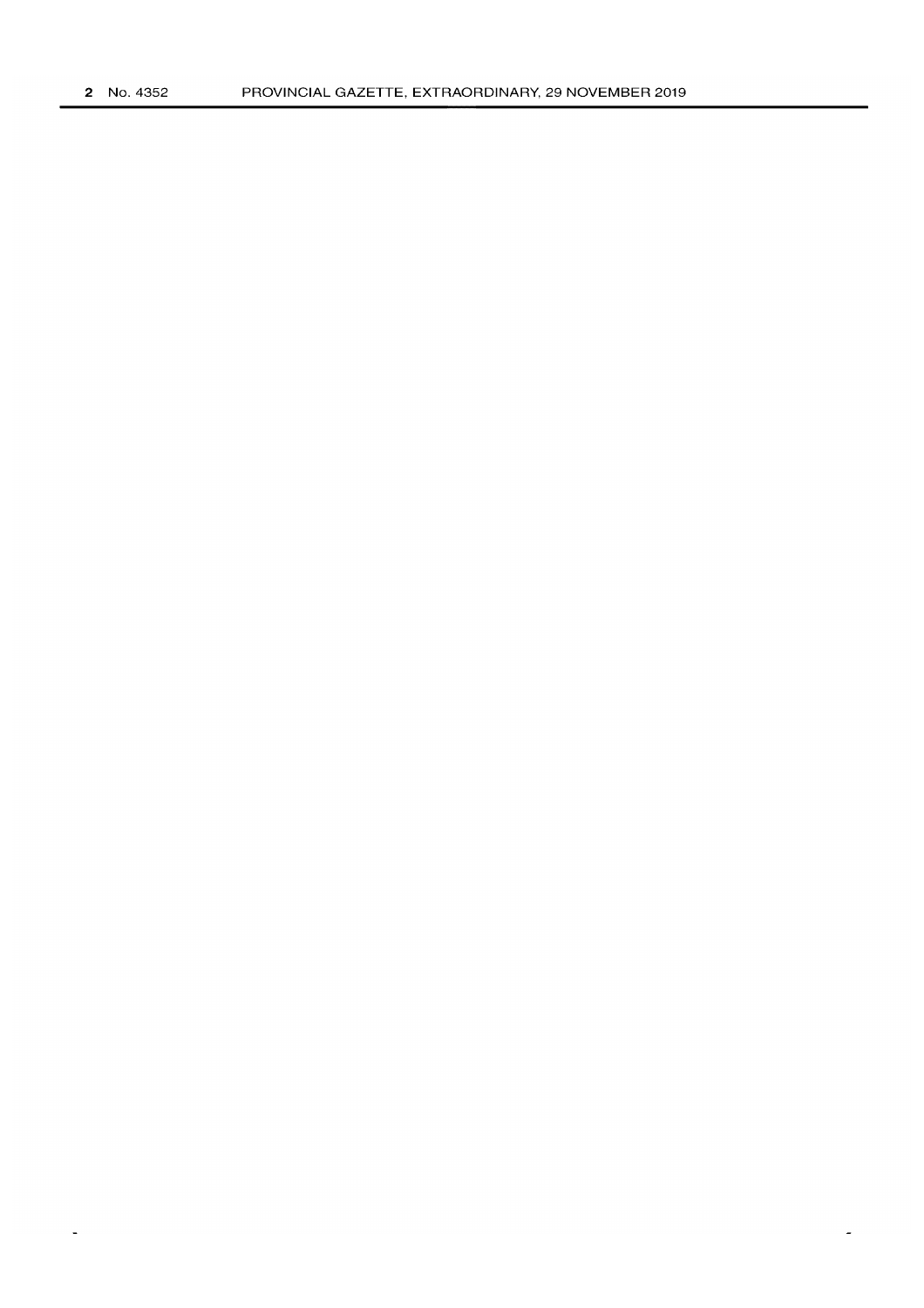## **CONTENTS**

|            |                                                                                                       | Gazette<br>No. | Page<br>No. |
|------------|-------------------------------------------------------------------------------------------------------|----------------|-------------|
|            | LOCAL AUTHORITY NOTICES • PLAASLIKE OWERHEIDS KENNISGEWINGS                                           |                |             |
| 296<br>297 | Eastern Cape Liquor Act (10/2003): Notice of Lodgement of Applications for Transfer of Certificate of | 4352           |             |
|            |                                                                                                       | 4352           |             |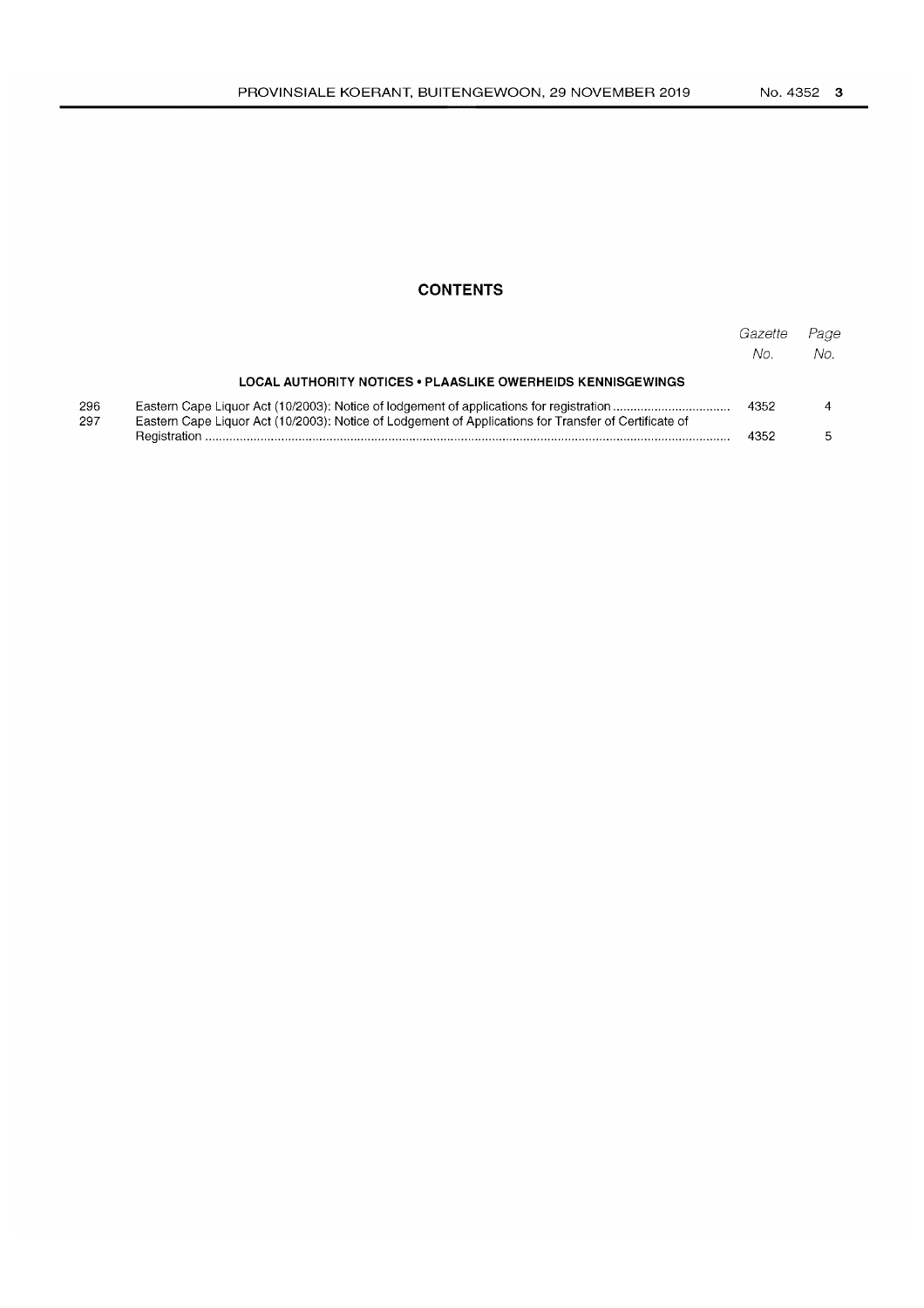# LOCAL AUTHORITY NOTICES . PLAASLIKE OWERHEIDS KENNISGEWINGS

#### **LOCAL AUTHORITY NOTICE 296 OF 2019**

1. CM3  $[Reg 4(1)]$ 

#### EASTERN CAPE LIQUOR ACT, 2003 (Act No. 10 of 2003)

### NOTICE OF LODGEMENT OF APPLICATIONS FOR REGISTRATION

Notice is hereby given that the applications for registration, particulars of which appear in the Schedule hereunder, have been lodged with the Board.<br>Interested parties may, free of charge, inspect any application which a

28 November 2019

#### **SCHEDULE**

|                           |                   | 2                                                   | з<br>Kind of registration |                                 |                                                                                                                        |  |  |
|---------------------------|-------------------|-----------------------------------------------------|---------------------------|---------------------------------|------------------------------------------------------------------------------------------------------------------------|--|--|
| <b>Application Number</b> |                   | Name and number of<br>Ward                          |                           | Kind of<br>liquor to be<br>sold | Name under which business is to be<br>conducted and particulars of the erf,<br>street or farm                          |  |  |
| 1.                        | REF2017/229561/07 | Ward 1 Buffalo City<br>Metropolitan Metropolitan    | On Consumption            | All kinds                       | Barry's Sports Pub, Erf 22883, The Velloo<br>Central Complex, Maple Leaf Avenue, Shop<br>4, Brealyn, East London, 5201 |  |  |
| $\overline{2}$ .          | REF8011050599082  | Ward 34 Buffalo City<br>Metropolitan Metropolitan   | On And Off<br>Consumption | All kinds                       | Mangcobo's Tavem, 1691 Dimbaza Central,<br>Dimbaza, 5671                                                               |  |  |
| $\overline{3}$ .          | REF8005315468083  | Ward 13 Sengu Local<br>Municipality                 | Off Consumption           | All kinds                       | Hiokomelang Bottle Store, 380542 Nkopane<br>Village, Lekgalong Section, Herschel, 9756                                 |  |  |
| 4.                        | REF7101290100089  | Ward 40 Buffalo City<br>Metropolitan Metropolitan   | On And Off<br>Consumption | All kinds                       | Skwashi's Tavern, Masele Location, King<br>Williams Town, 5600                                                         |  |  |
| 5.                        | REF9606266213086  | Ward 31 Mbizana Local<br>Municipality               | On And Off<br>Consumption | All kinds                       | Three Kings Tavern, Siwisa Location,<br>Esikhumbeni Administrative Area, Bizana,<br>4800                               |  |  |
| 6.                        | REF2006/032602/07 | Ward 9 Enoch Mgijima<br>Local Municipality          | On Consumption            | All kinds                       | Komani Resorts (Pty) Limited, Erf 1358,<br>Prince Alfred Street, Queenstown, 5320                                      |  |  |
| 7.                        | REF8109200483080  | Ward 8 Engcobo Local<br>Municipality                | On And Off<br>Consumption | All kinds                       | Pam's Tavern, Lucwecwe Location,<br>Maqanda Administrative Area, Engcobo,<br>5050                                      |  |  |
| 8.                        | REF6507060897087  | Ward 19 intsika Yethu<br>Local Municipality         | On And Off<br>Consumption | Ali kinds                       | Senior's Tavern, Xume Administrative Area,<br>Mnyamandawo Location, Tsomo, 5400                                        |  |  |
| 9.                        | REF9008206253084  | Ward 28 Mbizana Local<br>Municipality               | Off Consumption           | All kinds                       | Tivoli Bottle Store, Elityeni Location,<br>Mkorora Administrative Area, Bizana, 4800                                   |  |  |
| 10.                       | REF6905196043089  | Ward 13 Elundini Local<br>Municipality              | On And Off<br>Consumption | All kinds                       | Phedisa Tavern. Makoatlane Administrative<br>Area, Mount Fletcher, 4770                                                |  |  |
| 11.                       | REF6108060824088  | Ward 12 Matatiele Local<br>Municipality             | Off Consumption           | All kinds                       | Shakes Bottle Store, Kotsoana, Queen's<br>Mercy Administrative Area, Matatiele, 4730                                   |  |  |
| 12.                       | REF9007046262081  | Ward 12 Mbizana Local<br><b>Municipality</b>        | On And Off<br>Consumption | All kinds                       | Maholana's Tavern, Amandela<br>Administrative Area, Dumile Location,<br>Bizana. 4800                                   |  |  |
| 13.                       | REF2004/040621/23 | Ward 52 Nelson Mandela<br>Metropolitan Municipality | On Consumption            | All kinds                       | Blou Ballon, Erf 974, 38 Botha Street,<br>Despatch, 6280                                                               |  |  |
| 14.                       | REF7110045029089  | Ward 30 Ingquza Hill<br>Local Municipality          | On And Off<br>Consumption | All kinds                       | Comzit TG Tavern, Twazi Location, Bhala<br>Administrative Area, Flagstaff, 4810                                        |  |  |
| 15.                       | REF8004170879088  | Ward 2 Mbizana Local<br>Municipality                | On And Off<br>Consumption | All kinds                       | Noma's Tavern, Mkhandianeni Location,<br>Amantshangase Administrative Area,<br>Bizana, 4800                            |  |  |
| 16.                       | REF8811175868084  | Ward 30 Ingquza Hill<br>Local Municipality          | On And Off<br>Consumption | All kinds                       | Kwa X Tavern, Bhala Location, Niimbinxeni<br>Administrative Area, Flagstaff, 4810                                      |  |  |
| 17.                       | REF8209285899085  | Ward 11 Mbizana Local<br>Municipality               | On And Off<br>Consumption | All kinds                       | South Coast Tavern, Lucwaba Location,<br>Qhasa Administrative Area, Flagstaff, 480                                     |  |  |
| 18.                       | REF8104115954085  | Ward 34 Buffalo City<br>Metropolitan Municipality   | On And Off<br>Consumption | All kinds                       | Ndinethemba Tavern, 7156 Dimbaza, 5671                                                                                 |  |  |
| 19.                       | REF201745796607   | Ward 12 Kouga Local<br>Municipality                 | On And Off<br>Consumption | Ail kinds                       | Bucatini Pizzeria, Erf 3121, Blairich Centre,<br>Cnr Lyme Road South & St Francis Drive,<br>St Francis Bay, 6330       |  |  |
| 20.                       | REF7803185213089  | Ward 29 Nelson Mandela<br>Metropolitan              | On And Off<br>Consumption | All kinds                       | Figo's Sports Bar, 14040 Marikana Street<br>Chatty, Booysen Park, Port Elizabeth, 6001                                 |  |  |
| 21.                       | REF2019/359800/07 | Nelson Mandela<br>Metropolitan                      | Special Event             | All kinds                       | Blixem Bar & Smokery, 151 Main Road,<br>Walmer, Port Elizabeth, 6001                                                   |  |  |